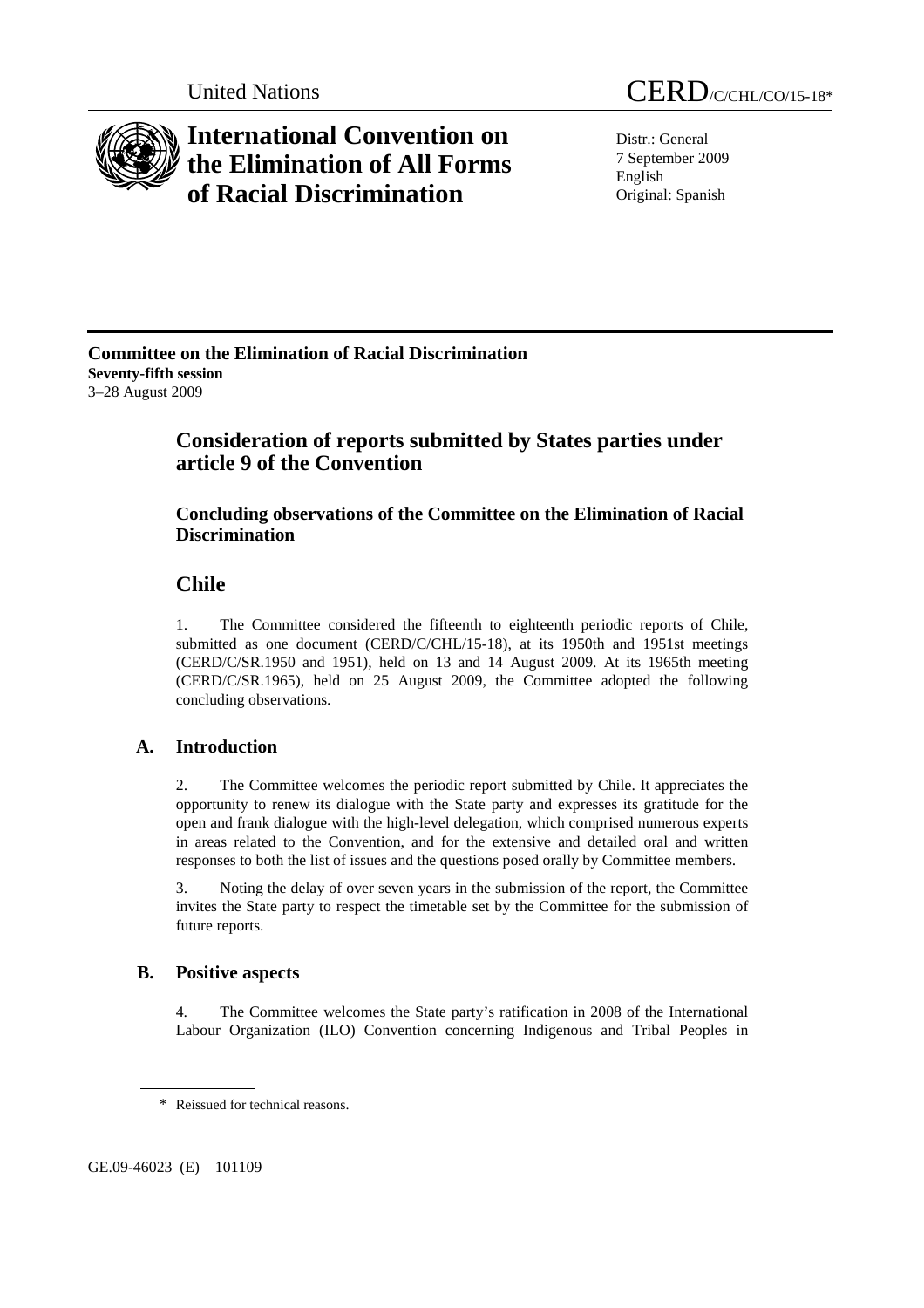Independent Countries (No. 169) and, in 2005, of the International Convention on the Protection of the Rights of All Migrant Workers and Members of Their Families.

5. The Committee welcomes the establishment of various institutions to promote and coordinate public policies on indigenous matters, including the National Indigenous Development Corporation (CONADI), the Ministerial Council for Indigenous Affairs and the indigenous units in ministries and regional administrations.

6. The Committee notes with interest the action plan entitled "Re-Conocer: a social pact for multiculturalism", which sets out the main thrust of the State party's policy on indigenous matters for the coming years.

7. The Committee notes with satisfaction the measures taken to integrate the traditional medicine of indigenous peoples in the State party's health-care system.

8. The Committee notes with interest the actions aimed at the integration of migrants in the State party, such as the regularization of the migratory status of pregnant migrant women and access for migrant children to the public health-care and education systems.

9. The Committee notes with satisfaction the efforts made by the State party, particularly since 2003, to reduce the gap in average income and socio-economic conditions between indigenous and non-indigenous people.

10. The Committee is pleased to learn that the Convention has been invoked before the domestic courts in the State party, and is especially interested to note that the Convention was expressly cited as one of the legal grounds for the judgement of the court of first instance in case No. RUC 0100037260 (CS No. 4-261).

11. The Committee recognizes the valuable contributions made by Chile to the World Conference against Racism, Racial Discrimination, Xenophobia and Related Intolerance. It takes particular note of the fact that Chile organized the Regional Preparatory Conference in Santiago in 2000, and of its active involvement in follow-up to the commitments made at the World Conference against Racism, including in areas relating to Afro-descendants.

#### **C. Concerns and recommendations**

12. While taking note of the legislative proposals in the area of racial discrimination, the Committee notes with concern that there is still no clear definition of racial discrimination in Chilean law (art. 1).

**The Committee recommends that the State party should step up its efforts to adopt the bill on racial discrimination submitted to parliament in 2005, and that it should ensure that a definition of racial discrimination that includes the elements set forth in article 1 of the Convention is incorporated into the Chilean legal system.** 

13. The Committee notes with interest the bill on the recognition of the Afro-descendant ethnic group in Chile.

**The Committee recommends that the State party should adopt the bill in question as soon as possible and in accordance with the relevant provisions of the Convention.**

14. While noting the measures taken by the State party to establish a national human rights institution, the Committee notes that progress has been slow in the legislative process leading to its approval.

**The Committee recommends that the State party should make further efforts to expedite the establishment of a national human rights institution in accordance with the principles relating to the status of national institutions for the promotion and**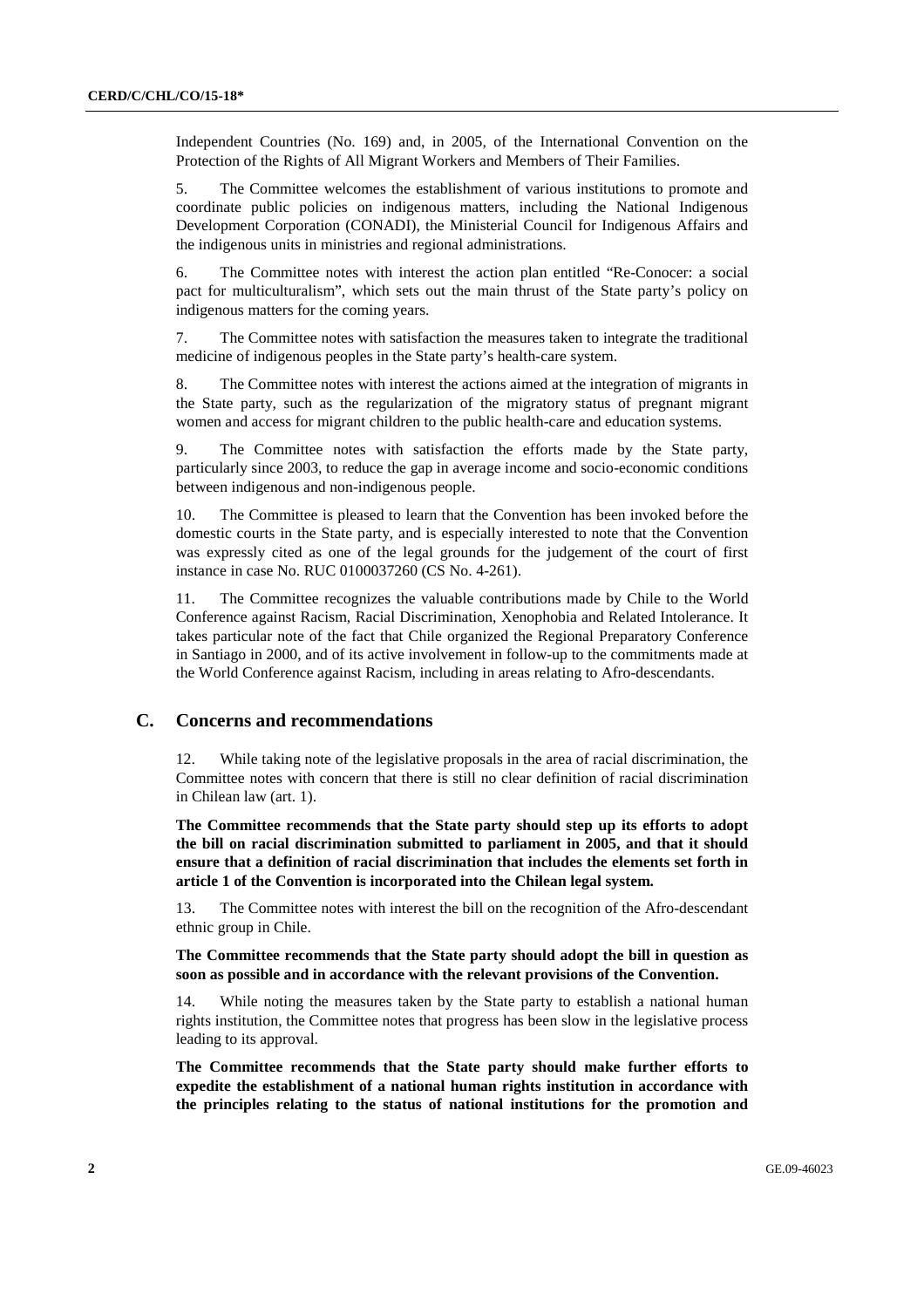#### **protection of human rights (the Paris Principles), as contained in the annex to General Assembly resolution 48/134.**

15. The Committee notes with concern that the Counter-Terrorism Act (No. 18.314) has been mainly applied to members of the Mapuche people for acts that took place in the context of social demands relating to the defence of their rights to their ancestral lands (art. 2).

**The Committee recommends that the State party should: (a) reform the Counter-Terrorism Act (No. 18.314) to ensure that it is applied only to terrorist offences that deserve to be treated as such; (b) ensure that the Counter-Terrorism Act is not applied to members of the Mapuche community for acts of protest or social demands; and (c) put into practice the recommendations made in this regard by the Human Rights Committee in 2007 and by the special rapporteurs on the situation of human rights and fundamental freedoms of indigenous people, following their visits to Chile in 2003 and 2009. The Committee draws the State party's attention to its general recommendation No. 31 (2005) on the prevention of racial discrimination in the administration and functioning of the criminal justice system (sect. B, para. 5 (e)).** 

16. While noting the efforts made by the State party to undertake constitutional reform in the area of the rights of indigenous peoples, such as the consultations held with indigenous people, the Committee is concerned at the slow pace of this process and the fact that not all indigenous peoples have been adequately consulted on decisions related to issues that affect their rights (arts. 2 and 5).

**The Committee recommends that the State party should: (a) step up its efforts to speed up the process of granting constitutional recognition to the rights of indigenous peoples and, to this end, conduct effective consultations with all the indigenous peoples, in accordance with the International Convention on the Elimination of All Forms of Racial Discrimination and ILO Convention No. 169; (b) take the necessary measures to establish a climate of trust conducive to dialogue with indigenous peoples; and (c) take effective measures to involve indigenous peoples in the work on a human rights action plan and in all areas, including legislative proposals, that might affect their rights.** 

17. While noting with satisfaction the measures taken by the State party to guarantee the rights of migrants, the Committee is concerned that the economic and social rights of migrants and refugees are not fully guaranteed, and that migrants and refugees, especially Peruvians and Bolivians, are sometimes the victims of discrimination (arts. 2 and 5).

**The Committee recommends that the State party should take effective legislative and other measures as necessary to guarantee equality for migrants and refugees in the exercise of the rights recognized in the Convention and that it should take into account for this purpose the results of the studies carried out by the Ministry of the Interior in 2007 and 2008.** 

18. The Committee notes with concern that, as pointed out by the State party, in recent years Chile has seen incidents of discrimination against and violent attacks on indigenous people and migrants, among others, by totalitarian groups. The Committee is concerned that racism, discrimination and xenophobia are not classed as criminal offences in Chilean law (art. 4).

**The Committee recommends that the State party should: (a) speed up the adoption of the anti-discrimination bill that would make discriminatory acts punishable by law; (b) step up its efforts to prevent and combat xenophobia and racial prejudice among the various groups in society, and also to promote tolerance among all ethnic groups; and (c) present in its next periodic report further information on investigations,**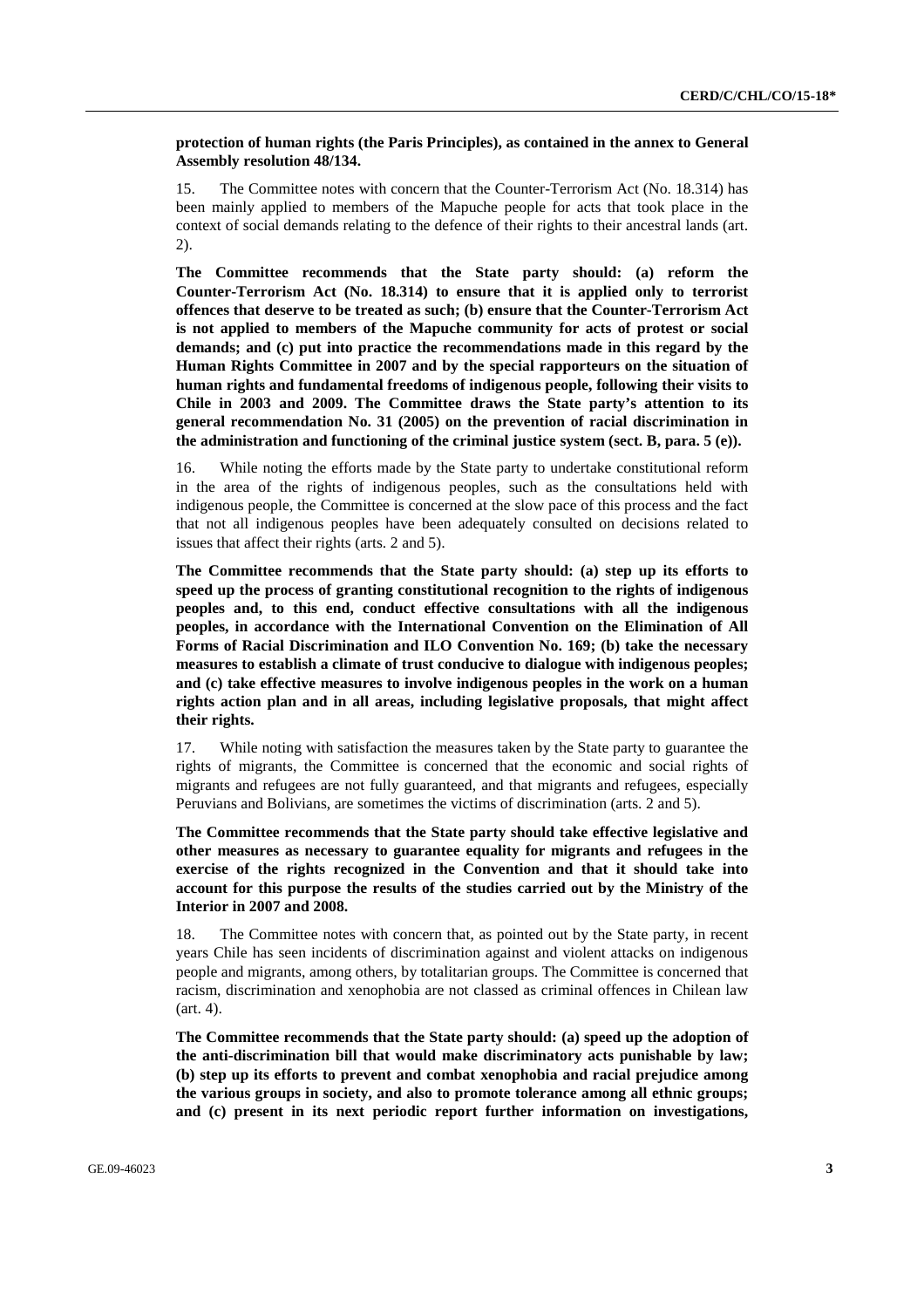#### **indictments and sentences related to racially-motivated offences, as well as on compensation obtained by the victims of such acts.**

19. The Committee notes with concern the accusations of ill-treatment and abuse of members of the Mapuche people by the police during police raids and other operations. The Committee notes with dismay the death of a young Mapuche man, José Facundo Mendoza Collio, on 12 August 2009, as a result of police gunfire (art. 5 (b)).

**The Committee recommends that: (a) the State party should investigate accusations of ill-treatment and abuse of indigenous people by some members of the armed forces; and (b) those responsible for such acts should be tried and punished and compensation granted to the victims or their families. The Committee also urges the State party to take prompt steps to prevent such acts, and in that regard recommends that it should boost training for its armed forces in human rights, including the provisions of the Convention.** 

20. The Committee notes with concern the low level of participation in political life by the indigenous peoples and the poor representation of indigenous peoples in parliament (art. 5 (c)).

**In the light of its general recommendation No. 23 (1997), section 4 (d), the Committee recommends that the State party should redouble its efforts to ensure full participation by indigenous people, especially women, in public affairs, and that it should take effective steps to ensure that all indigenous peoples participate in the administration at all levels.** 

21. The Committee notes the measures taken by the State party to transfer ancestral lands to indigenous peoples, but it is concerned about the slow progress made in demarcating lands and the lack of a specific mechanism for recognizing the right of indigenous peoples to the land and to their natural resources (art. 5 (d) (v)).

**The Committee recommends that the State party should take the necessary measures to speed up the restitution of ancestral lands to indigenous peoples and that it should establish a specific mechanism for recognizing the rights of indigenous peoples to lands and natural resources, in accordance with the Convention and the other relevant international standards. Specifically, the State party should ensure that land-purchasing policies conform fully with ILO Convention No. 169 and should consider increasing the budget of CONADI so that it is able to carry out its work properly.** 

22. While noting the measures taken by the State party to regulate investment in indigenous lands and indigenous development areas, the Committee notes with concern that indigenous peoples are affected by the exploitation of subsoil resources in their traditional lands and that in practice the right of indigenous peoples to be consulted before the natural resources of their lands are exploited is not fully respected.

**The Committee urges the State party to hold effective consultations with indigenous peoples on all projects related to their ancestral lands and to obtain their consent prior to implementation of projects for the extraction of natural resources, in accordance with international standards. The Committee draws the State party's attention to its general recommendation No. 23.**

23. The Committee reiterates its concern about the situation of the Mapuche communities in the Araucanía region affected by activities that are harmful to the environment, health and their traditional ways of life, including the establishment of waste dumps and plans to set up sewage-treatment plants there (art. 5).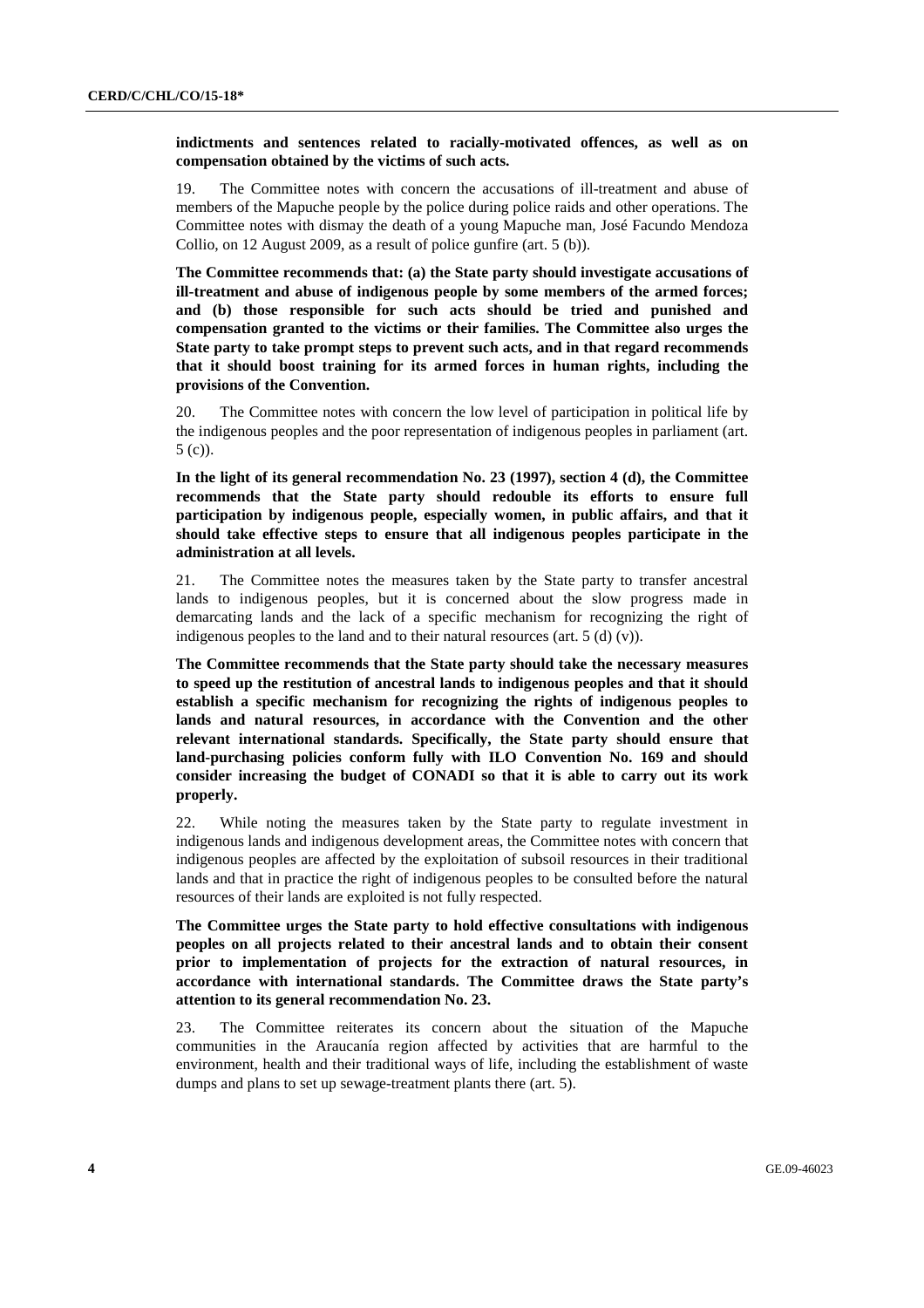**The Committee urges the State party to spare no effort to develop a specific policy, in line with international standards, to deal with the environmental impacts affecting indigenous peoples. To this end, the Committee recommends that scientific assessments should be carried out regularly. The Committee further recommends that the State party should amend its legislation on land, water, mining and other sectors so that it does not conflict with the Indigenous Peoples Act (No. 19.253) and ensure that the protection of the rights of indigenous peoples prevails over commercial and economic interests. The Committee urges the State party to take immediate steps to resolve the issue of the waste dumps established in Mapuche communities without their prior consent.** 

24. The Committee notes the efforts made by the State party to combat poverty. However, it is concerned that indigenous peoples, in particular the Mapuche, are among the poorest and most marginalized groups (art. 5 (e)).

**The Committee recommends that the State party should take the necessary steps to assure effective protection against discrimination in various areas, particularly in employment, housing, health and education. It also calls on the State party to include in its next report information on the impact of programmes designed to guarantee economic, social and cultural rights to the indigenous population, as well as statistics on progress made in this regard.** 

25. The Committee notes with concern that the ranking of the Convention in the domestic legal order is not clearly defined (art. 6).

**The Committee recommends that the State party should consider taking the legislative measures necessary to explicitly establish the Convention's precedence over domestic law.** 

26. The Committee notes the lack of information on complaints of racial discrimination and on the follow-up to such complaints (arts. 6 and 7).

**Referring to its general recommendation No. 31 (para. 5 (e)), the Committee recalls that the absence of cases may be due to the victims' lack of information about the existing remedies, and therefore recommends that the State party should ensure that appropriate provisions are available in national legislation regarding effective protection and remedies against violation of the Convention and that the public at large is properly informed about their rights and the legal remedies available if these are violated, including the individual complaints procedure under article 14 of the Convention. The Committee further recommends that the State party should provide information on future complaints and cases in its next periodic report.** 

27. While noting the programmes implemented by the Department of Diversity and Non-Discrimination, the Committee is concerned about the persistence in the State party of prejudices and negative stereotypes that affect, inter alia, indigenous peoples and members of minorities, as revealed by surveys carried out by the University of Chile (art. 7).

**The Committee recommends that the State party should take appropriate steps to combat racial prejudice, which may lead to racial discrimination. In the area of information, the State party should foster understanding, tolerance and friendship among the various racial groups in the State party. The Committee further recommends that the State party should reinforce information campaigns and educational programmes on the Convention and its provisions, as well as strengthen its training activities for police and those working within the criminal justice system on the mechanisms and procedures provided for in national legislation in the field of racial discrimination.**